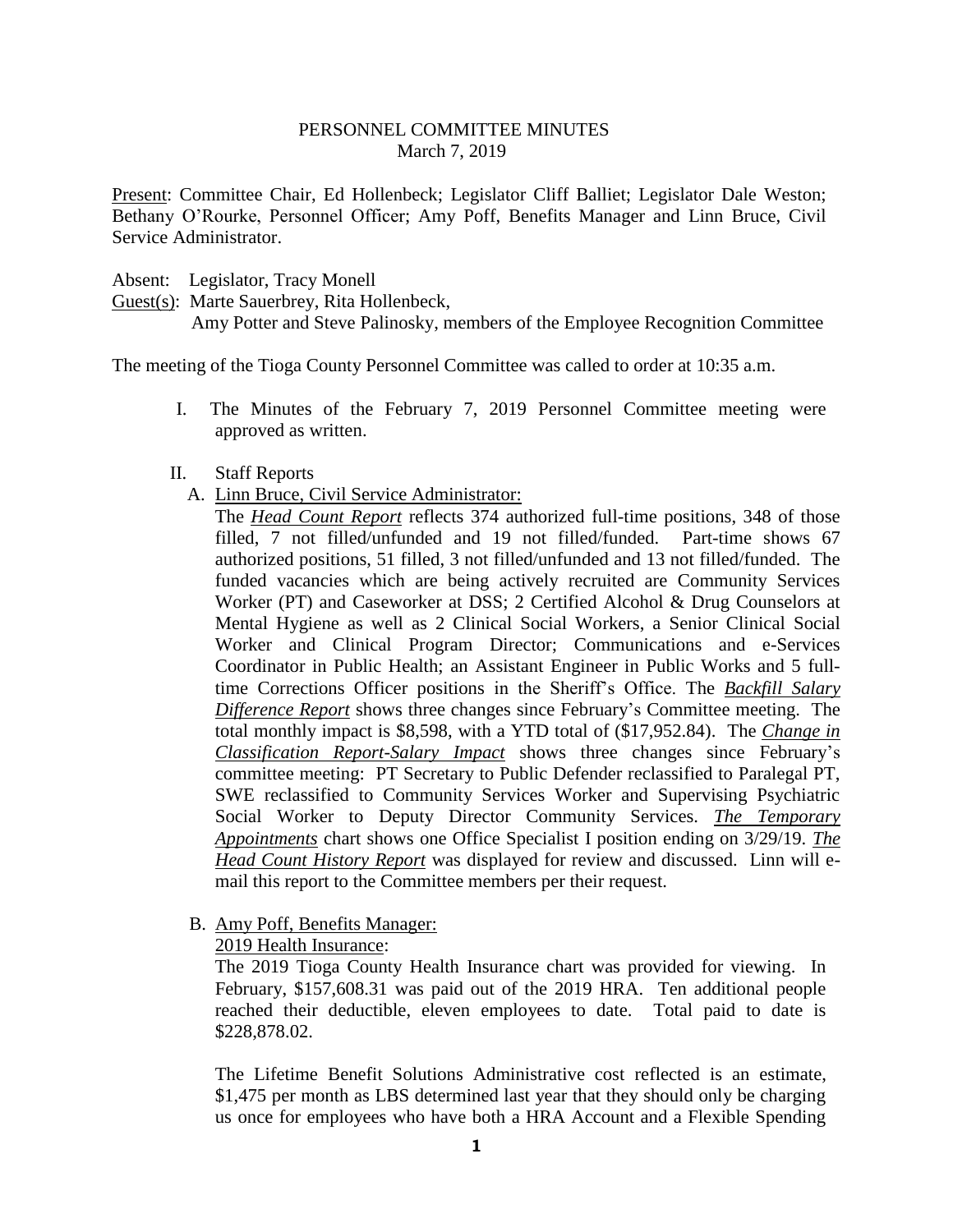Account. LBS is still calculating our credit and the bill going forward. We do know that our credit will be more than our December 2018 bill of \$1,750 so we did not have to pay the December 2018 bill.

#### 2018 Health Insurance:

In February 2019 \$865.25 was paid out of the 2018 HRA with total HRA spent \$891,403.82, 77.5% utilization.

#### 1095-C Forms:

We met the April 1, 2019 IRS deadline for electronically filing 2018 1095-C forms with the IRS. The electronic file was accepted on March 5, 2019.

C. Bethany O'Rourke, Personnel Officer

#### Budget Tracking Report:

 The budget tracking report as of March 4, 2019 was displayed for review. So far in 2019 we have collected \$725.00 (24.6%) of our projected revenues. We have spent 14.3% of our appropriations.

III. Old Business:

### Former Policy 3 Discussion:

Legislator Balliet will not offer input on this topic, as he has a personal conflict. Discussion continued regarding retiree health insurance: the number of retirees with Classic Blue Coverage; the number of retirees in Sections A, B and C of the Policy as well as number of active employees that will fall in those sections upon retirement and current contribution rates.

## IV. New Business:

Employee Recognition Committee: There was discussion regarding the pros and cons of the program and possibly changing procedures. The ERC was created about 22 years ago and seems to have run its course. There is a loss of interest and finding replacement members to keep it going is difficult. Camille reached out to several departments and learned that they all do their own type of recognitions within their department. It was discussed perhaps doing away with the employee of the quarter and year, but continue to have Employee Recognition week with pin ceremonies and the luncheon. Marte bring this up at the next Leaders meeting and report back.

## E-Verify Service:

 DSS regulations require finger print background checks for employees who handle personal tax information. This includes several titles within the department. Bethany downloaded a free on-line program where new hires can be entered. It's an enhancement of the I-9 Form. DSS will handle the processing of these background checks.

V. Resolutions:

Authorize to Create and Fill One (1) Temporary, Full-time Public Health nurse (Public Health): This resolution authorizes the Public Health Director to create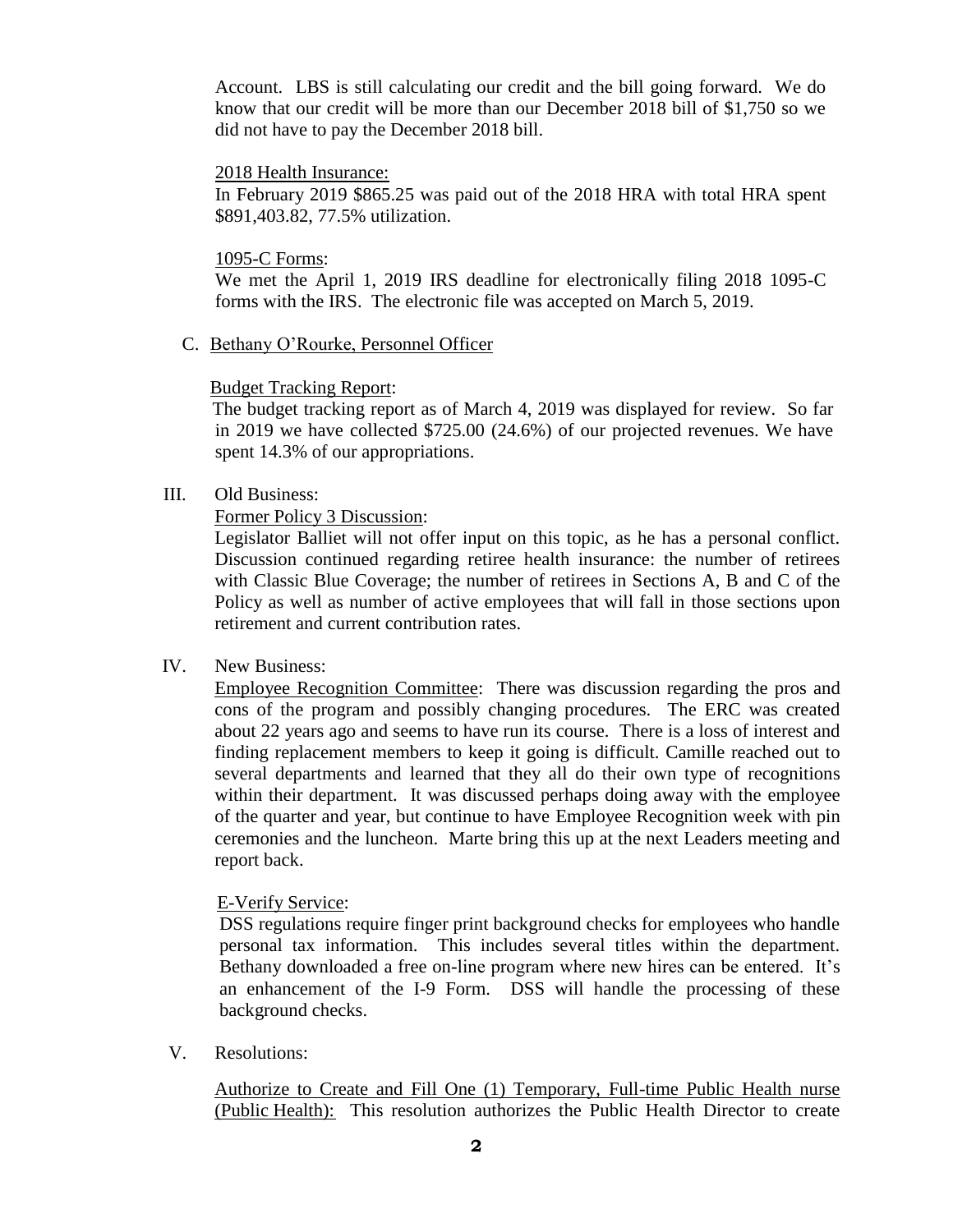and fill one (1) temporary, full-time Public Health Nurse position at an hourly rate of \$25.51 effective March 18, 2019 and shall end on or before August 30, 2019.

Authorize Out-of-Title Pay (Public Health): Due to the needs of the department, the Public Health Director assigned Supervising Public Health Nurse duties to Barbara Bilbrey as of February 11, 2019. This resolution authorizes out-of-title pay for Barbara Bilbrey reflective of a retroactive annual increase of \$4,846 effective February 11, 2019. Said out-of-title pay shall continue until such time as determined by the Public Health Director.

Retitle and Amend Classifications within Probation Series: Due to adopted changes to the New York Codes, Rules and Regulations, Title 9, Appendix H-10 *Standard Specifications for Professional Probation Positions*, the Personnel Officer is required to adopt the new job class specifications for Probation positions within the Probation Department. This resolution authorizes the abolishment of the following full-time titles: Probation Officer, Sr. Probation Officer, Probation Supervisor, and Probation Director I and authorizes the creation of the following full-time titles: Probation Officer 1 (CSEA SG XI), Probation Officer 2/Senior Probation Officer (CSEA SG XII), Probation Supervisor 1 (CSEA SG XV), and Probation Director (Group A) (Non-union) effective March 16, 2019.

Authorize to Create and Fill One Part-time Public Health Nurse and Abolish One Part-time Registered Professional Nurse: This authorizes the Public Health Director to create and fill one part-time Public Health Nurse position at an hourly rate of \$25.51 effective March 16, 2019 and abolishes one part-time Registered Professional Nurse positon effective March 16, 2019.

Reclassify Position and Authorize Appointment to Deputy Director Economic Development and Planning: This resolution reclassifies the Deputy Director of Economic Development to Deputy Director of Economic Development and Planning, and provisionally appoints Brittany Woodburn to the Deputy Director of Economic Development and Planning at an annual salary of \$56,000 effective April 29, 2019. The vacated Economic Development Specialist position is unfunded.

Create Part-time Position and Authorize Appointment of Land Bank Director: Resolution 265-16 authorized application to the NYS Urban Development Corporation to establish the Tioga County Property Development Corporation (TCPDC), a New York Land Bank. Tioga County has executed an Administrative Services Agreement with the TCPDC. This resolution creates one part-time (17 hours/week) position of Land Bank Director effective April 29, 2019 and provisionally appoints Teresa Saraceno the Land Bank Director at an annual nonunion salary of \$28,000 effective April 30, 2019.

Funding and Reclassification of Position (ED&P): This resolution funds the current unfunded, vacant full-time Associate Planner position (NU salary range \$35,300-\$45,300) and reclassifies the position to a full-time Community Development Specialist (NU salary range \$43,985-\$53,985). The Director of ED&P is allowed to fill the Community Development Specialist upon recruitment.